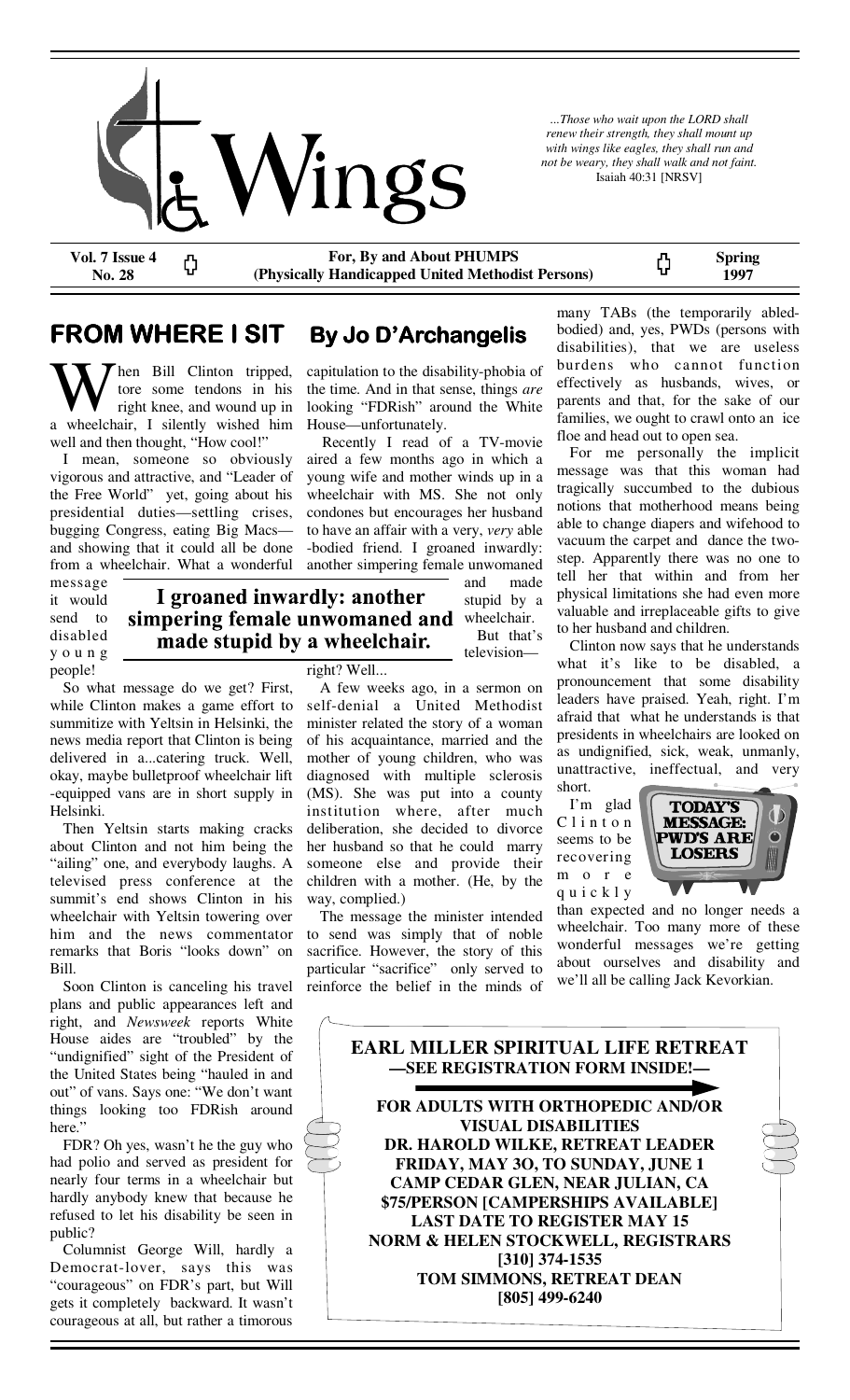#### **DISABILITY AWARENESS SUNDAY MANDATED TO BE OBSERVED IN ALL UM CONFERENCES**

n 1996 the General Conference of special Sunday. Then contact the **BULLETIN BOARD** observed annually by all conferences not). beginning this year.

 Up to now, Disability Awareness Sunday has been a hit-or-miss affair,

observed in some conferences and/or local churches, ignored in others.

 It was also formerly known as Access Sunday,

apparently leaving some people confused as to *who* exactly was being accessed to *what* (or perhaps it was *what* exactly was being accessed to *whom)*.

 Each annual conference is to set the date of observance and, if it so chooses, direct that a special offering be received to help provide physical and attitudinal accessibility in local churches.\*

 If your conference has not yet scheduled a Disability Awareness observance, contact your Conference Council of Ministries and request that action be taken to set a date for this

the United Methodist Church Council on Finance and created Disability Awareness Administration and ask if a special Sunday, a new special Sunday to be offering is to be taken (and if not, why

> SEMAR, the Southeastern United Methodist Agency for Rehabilitation, Inc., is mailing out worship materials

for 1997 Disability Awareness Sunday which include suggested hymns, prayers,

Scripture readings, and sermon -starters. The materials are camera ready and can be used as the worship bulletin of the local church, or SEMAR can send copies available at a printed cost of \$160/1000 copies.

 For more information, contact: Robert M. Pitzer, Director P.O. Box 128 300 Lakeshore Drive Lake Junaluska, NC 28745 (704) 452-2881 TDD (704) 452-7640 Toll Free (800) 52-SEMAR FAX (704) 452-4332

> \*See the 1996 *Book of Discipline*, pp. 166-167.

od by nature recruits *outsiders* to be partners in providence, makes a home among them, and through them enriches the *world*. We miss out on this fullness of life when we limit our *partnerships* to those who most resemble ourselves.

—John Koenig—

 From *New Testament Hospitality* by John Koenig, copyright © 1985 by Fortress Press.

### **FROM THE EDITOR: THANK YOU, BISHOPS!**

**n December of last year, we at Wings sent out a copy of the newsletter to each of the 40 some bishops of the United Methodist Church [with the obvious exception of the California-Pacific Conference] with a letter courteously requesting that an address listing of all the churches/congregations in their conferences be forwarded to us. Our aim was, and still is, to raise disability awareness and garner new readers by making Wings available to PHUMPS and Friends of PHUMPS nationwide.** 

 **Thus far a grand total of four bishops have responded to our request by arranging for us to be sent a copy of their appointments list or addressed mailing labels or, in one case, to be provided with their conference's internet address so that we could download their mailing addresses.** 

 **Our thanks to the following bishops for their cooperation: S. Clifton Ives [West Virginia Conference] Ann Brookshire Sherer [Missouri East Conference only] Richard Carl Looney [South Georgia Conference] Elias G. Galvan [Pacific-Northwest Conference]** 

 **We are confident that the other bishops will be equally as forthcoming—eventually.** 

# **CONFERENCE**

 $\mathbf{E}$ 

**V OLUNTEERS WANTED** for Habitat for Humanity project to be completed in Redlands during California-Pacific Annual Conference June 8-12. Local churches are asked to provide everything from construction materials to work teams, including disabled workers (believe it or not!), to build the 3-bedroom house. Contact Toni Ethridge, Conference Task Force Coordinator, at 818-767-5197.

**A PRAYER AND HEALING** Conference will be held July 13-18 at the Oak Glen Christian Conference Center in Yucaipa, Calif. Featured speakers will be Dr. Bob Stamps, Senior Pastor of Clarendon UMC in Arlington, Virginia, and Ellen Stamps, internationally-known author. More than two dozen workshops and several prayer groups are planned. PWDs are welcome and need have no fear of being forcibly healed. Contact Rev. David Walker, Conference Director, at 760-752-1409, or Barbara Roberts, Registrar, at 818-765-9900.

**Wings** is a non-profit quarterly newsletter published by and for United Methodist adults with physically disabling conditions.

Vings

**Founder/Editor Computer Layout/Graphic Design**  Jo D'Archangelis

**Wings Needs the Following From You**  Ideas and suggestions for articles Original stories, poetry, cartoons Personal essays and anecdotes Appropriate items from another source The name and address of someone who is dying to be on our mailing list

A change-of-address notice if you are moving and want to continue receiving Wings

**Send All Correspondence To**  Jo D'Archangelis, Editor, Wings

#### **Church Address**

Fallbrook United Methodist Church 1844 Winterhaven Road Fallbrook, CA 92028 Telephone [760] 728-1472 Fax [760] 728-7433

#### **Home Address**

592 West Ammunition Road, Apt. 1 Fallbrook, CA 92028-3191 Telephone/Fax: [760] 723-2668 [Fax Mon.-Sat. 1-4 p.m. Pacific Time]

**E-Mail Address**  JODARLIS@aol.com

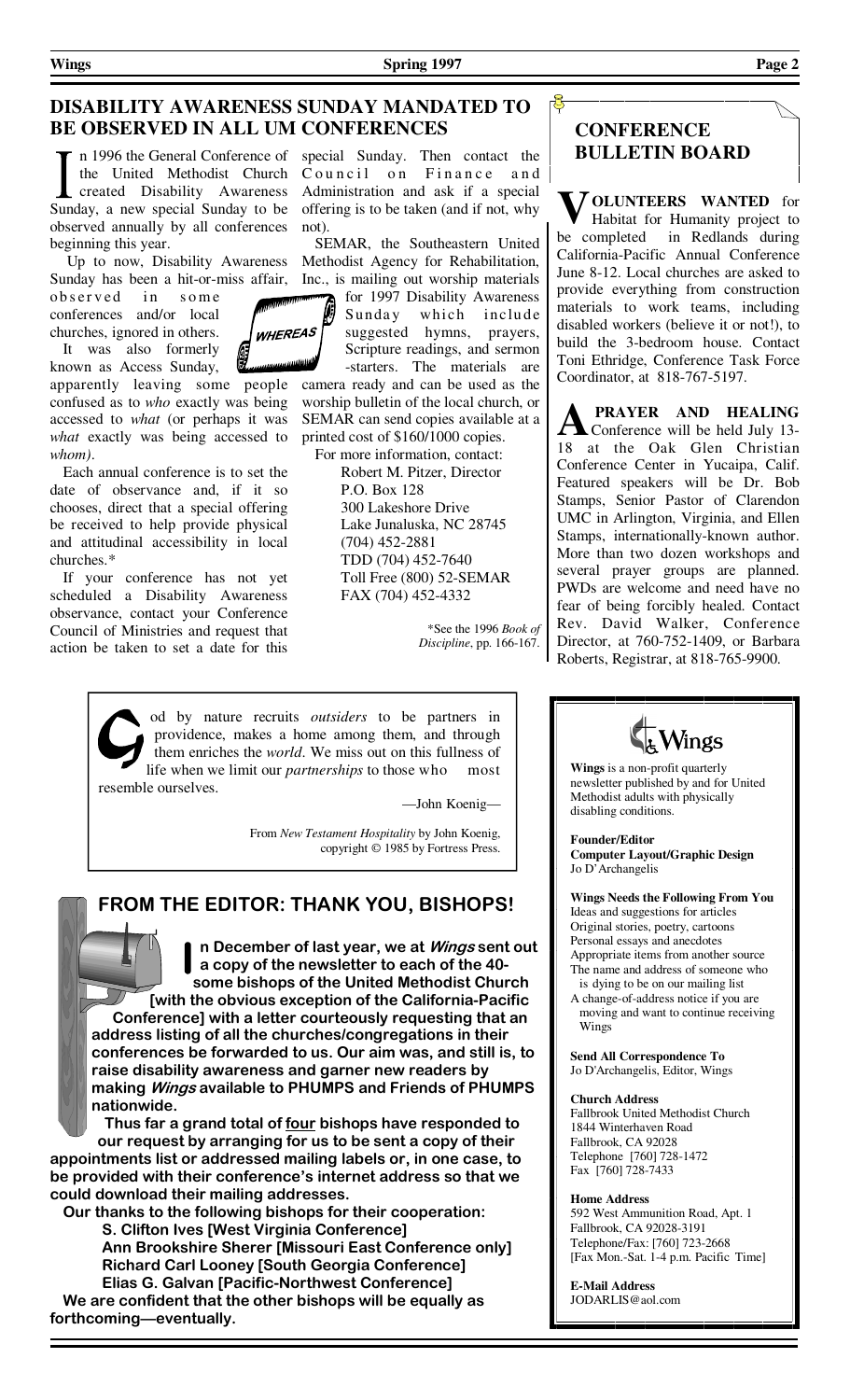**Wings Page 3 Page 3 Spring 1997** 

# CHAIM

# *HOW WILL THEY KNOW IF I'M DEAD?*   **A BOOK REVIEW**

*H Dead?: Transcending* Yes, he admits, it's *Head?: Transcending* Yes, he admits, it's *Disability and Terminal* right. But Horn decidentless by Robert C. Horn. III. is bogged down in thin *Dead ?: Tra ns cend ing Disability and Terminal Illness* by Robert C. Horn, III, is arguably the most enjoyable book ever written by a person with a terminal illness. Granted this may be a dubious distinction since most books by dying people tend to be sober, and sobering, affairs. Inspiring perhaps,

but hardly fun to read. Horn's book, however,

isn't enjoyable merely by default. For one thing, its emphasis isn't on death

and dying, but on life and living. Not exactly what one would expect from a man whose life was invaded in 1988 by amyotrophic lateral sclerosis (ALS), popularly known as Lou Gehrig's Disease.

 For another, his book is eminently readable—deftly and straightforwardly written, and laced with humor and high spirits (as well as some nifty cartoons).

 Some three years after the initial diagnosis of ALS, this professor of political science at California State University, Northridge, author of academic articles, husband and father of three, and coach of a girls' soccer team, finds himself unable to move (except for his right foot), unable to

 Yes, he admits, it's a bummer all right. But Horn decides not "to get bogged down in thinking about" his mortality. Instead he consciously chooses to get "on with the business of living."

 In Horn's case, the business of living consists in voracious reading;

...What could have been in lesser hands an eye-glazing exercise in unremitting uplift and pious sentimentality is, under Horn's foot, a toast to life....

> coaching a fantasy baseball team, *Da Slugs*; and taking trips in a wheelchair lift-equipped van, a portable ventilator his constant companion. He " converses" and writes by pedipulating a computer with the afore -mentioned right foot. (This living business can be awesomely slow, however—two days at the computer producing about one page of book.)

> But while technological support is needed and welcomed, in his eyes it is secondary to the human support he receives from loving family, friends, colleagues, and fellow members of the Northridge United Methodist Church—not one of whom seems to have ever uttered a discouraging word.

speak, unable to swallow, and unable main weakness of the book: a lack of Which leads to what may be the

psychological tension and dramatic contrast. Horn deliberately downplays the dark, grungy side of ALS, skipping rapidly, e.g., through the "stages of grief" when he learns of the fatal prognosis.

 In life as well as in art, the gloomier the surroundings, the brighter the light seems to shine. Horn's obvious joy in being alive would have had much greater emotional impact if he had allowed us more access to his inner struggles and bouts of depression, feelings which he alludes to but doesn't explore.

 With few exceptions, Horn's comments are temperate and tolerant, whether the subject is lousy caregivers or faulty equipment (one notable

exception: the justifiably angry sarcasm he aims at Medicare and Blue Shield). He even speaks appreciatively of doctors, thereby verging precariously on the totally unreal.

 Nonetheless, what could have been in lesser hands an eye-glazing exercise in unremitting uplift and pious sentimentality is, under Horn's foot, a toast to life, bubbling over with intelligence, charm, genuiness of spirit, and sly wit.

*How Will They Know If I'm Dead?* probably won't be on Jack Kevorkian's reading list (although Horn does, in principle, support legally assisted suicide). But it should be required reading for everyone who thinks of *(HOW WILL THEY KNOW continued on page 4)* 



## PHUMPS ON-LINE

 *For the cybernauts (-nuts?) among us, here are a few internet addresses, or URLs, worth checking out.* 

**Mariposa Ministry** (a full, rich look at an outstanding Christian-based, peer counseling ministry with disabled young people and adults): http://www.satcom.net/mariposa

**Ascension: The Women of Mariposa** (true, first-person narratives interspersed with poetry—powerful stuff, but contains depictions of physical, psychological, and sexual abuse of disabled women, so it's not for everyone): http://www.satcom.net/mariposa/rise\_up.htm

**General Board of Global Ministries, Health & Welfare, United Methodist Church—Disability Concerns:**  http://www.gbgm-umc.org/DISC/ DISC Bulletin Board: Sign up by calling 212-222-2135 Via internet: hwbbs.gbgm-umc.org IP address: 198.139.157.121

**Disability Awareness Ministries, Inc.** (based in the Minnesota Conference of the United Methodist Church, this organization was founded in 1993 to pro-mote church and community accessibility to persons with all kinds of disabilities): http://www.hamline.edu/personal/gritner/dami.html

**In His Image** (also Minnesota-based, this group creates, produces, and presents special programs about disability and the church): http://www.hamline.edu/personal/gritner/mimage.html

**Wings Newsletter** (yes, we're here!): http:/www.satcom.net/mariposa/wings01.htm

#### **LOVE CIRCLES AROUND By Larry Peacock**

Love circles around Joining hands, linking hearts Flowing from parent to child From friend to friend.

> Love circles around Never giving up Always reaching in.

Love circles around Pulling down barriers Building bridges Kindling hope.

Love circles around And God's love embraces all.



Re-printed from *Alive Now* [May-June 1996] © 1996 by The Upper Room.